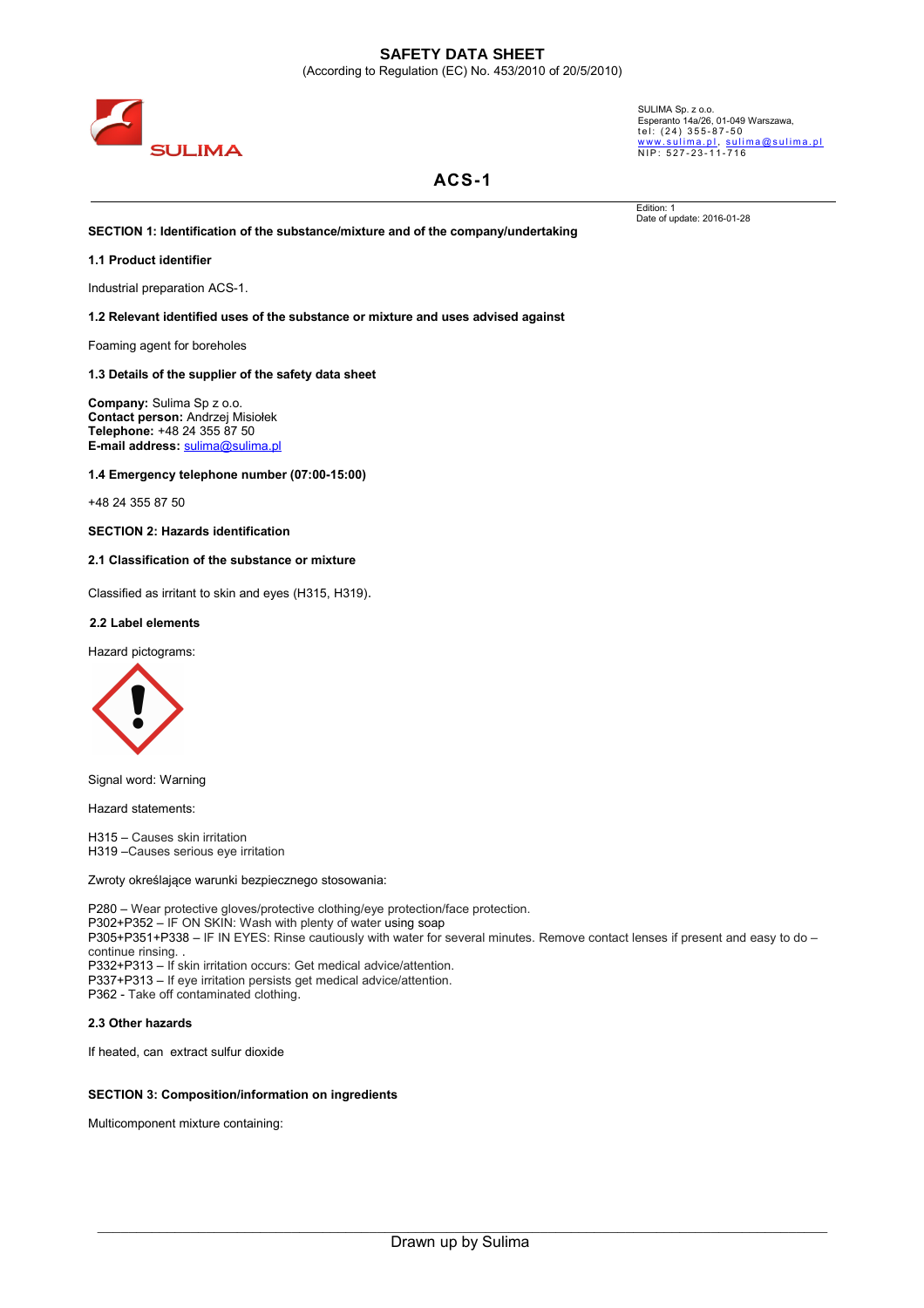

SULIMA Sp. z o.o. Esperanto 14a/26, 01-049 Warszawa, tel: (24) 355-87-50 <u>www.sulima.pl, sulima@sulima.pl</u><br>NIP: 527-23-11-716

# **ACS-1**

| l Chemical name                     | Concentratio | CAS        | Index  | <b>EINECS</b> | <b>Hazard symbol</b> |                |
|-------------------------------------|--------------|------------|--------|---------------|----------------------|----------------|
|                                     | n range      | number     | number |               | and risk phrases     | Classification |
| Alkohole, C12-C14,<br>etoksylowane, | >10<25%      | 68891-38-3 | -----  | 500-234-8     | H315, H319           | Skin Irrit, 2  |
| siarczanowane, sole sodowe          |              |            |        |               |                      | Eve Irrit, 2   |

### **SECTION 4: First aid measures**

#### **4.1 Description of first aid measures**

#### **If inhaled**

Under normal conditions, the products does not give off harmful vapors.

#### **If swallowed:**

Nie wywoływać wymiotów. Przepłukać usta, nie podawać nic do picia. Nie wywoływać wymiotów, możliwość wystąpienia pienienia prowadzącego do zachłyśnięcia. Natychmiast wezwać pomoc lekarską.

Do not induce vomiting. Rinse mouth, do not give anything to drink. Do not induce vomiting, the possibility of foaming leading to relish.Sseek medical attention immediately.

#### **In case of eye contact:**

In case of eye contact, rinse with plenty of water for at least 15 minutes. Seek immediate medical attention.

#### **In case of skin contact:**

Remove contaminated clothing. Surfaces of the body that has been in contact with the substance should be washed with plenty of water. Wash contaminated clothing.

#### **4.2 Most important symptoms and effects, both acute and delayed**

Not likely to occur

#### **4.3 Indication of any immediate medical attention and special treatment needed**

If the victim is unconscious, make sure the airway is clear and put him in a lateral position. Provide medical attention.

## **SECTION 5: Firefighting measures**

## **5.1 Extinguishing media**

Foam and powders, carbon dioxide and water (scattered currents).

## **5.2 Special hazards arising from the substance or mixture**

In case of fire, formation of dangerous gaseous of decomposition products possible. In case of fire, sulfur dioxide may be formed. Containers exposed to fire or high temperature cool with a dispersed water jet, if possible remove from the hazard area.

## **5.3 Advice for firefighters**

Non-combustible substance. Flammable after evaporation of water. Absorb discharged sulfur dioxide in a dispersed stream of water.

#### **SECTION 6: Accidental release measures**

#### **6.1 Personal precautions, protective equipment and emergency procedures**

Avoid contact with the substance. Do not touch the material or contaminated packaging without proper protective clothing. Provide access to fresh air in confined spaces.

#### **6.2 Environmental precautions**

Do not allow to enter drains, ground water, surface water and soil. In case of environmental contamination notify local authorities.

#### **6.3 Methods and materials for containment and cleaning up**

Large-scale environmental threats are unlikely to happen. In case of extensive contamination, consult a chemical rescue group or manufacturer.

In case of leakage, eliminate leakage if possible. Limit the spread of the product by area embankment. Cover the spilled liquid with absorbent material (eg soil, sand) and collect into a sealed container, dispose in accordance with local regulations.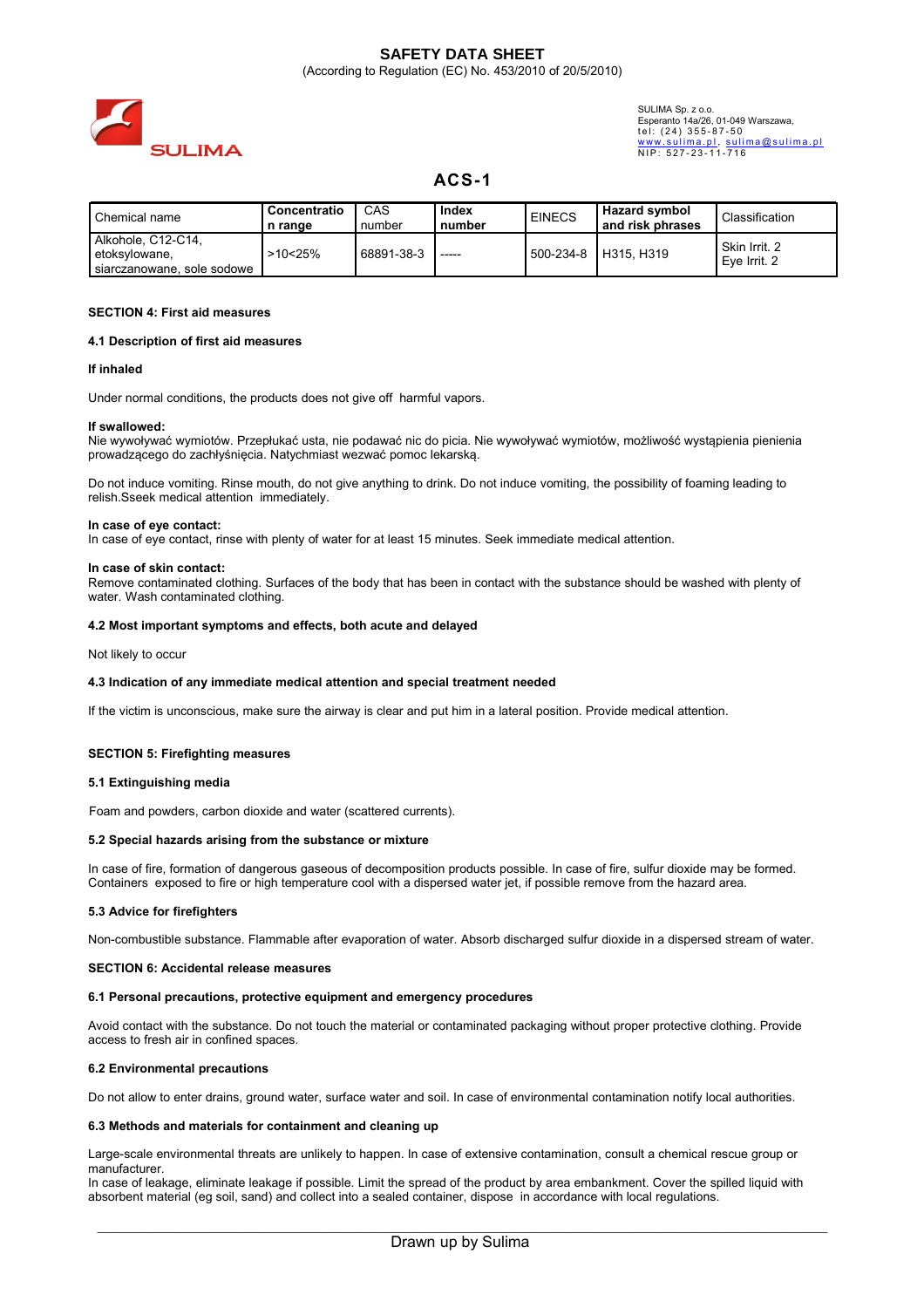

SULIMA Sp. z o.o. Esperanto 14a/26, 01-049 Warszawa,<br>tel: (24) 355-87-50 <u>www.sulima.pl, sulima@sulima.pl</u><br>NIP: 527-23-11-716

# **ACS-1**

## **6.4 Reference to other sections**

See chapter 7, 8 and 13

.

## **SECTION 7: Handling and storage**

#### **7.1 Precautions for safe handling**

Follow generally accepted principles of industrial safety and hygiene. Secured against access by unauthorized persons.

# **7.2 Conditions for safe storage, including any incompatibilities**

Store in tightly sealed stainless steel or other corrosion-resistant containers, equipped with heating elements and stirrer or sealed polyolefin containers. Recommended storage temperature ranges between15 to 45 ° C. In a short time, maximum storage temperature of 50 ° C. In case of heating above 50 ° C, the product may decompose and sulfur dioxide may be released.

### **7.3 Specific end use(s)**

No data available

### **SECTION 8: Exposure controls/personal protection**

### **8.1 Control parameters**

NDS - not determined, **NDSCh** - not determined

### **8.2 Exposure controls Personal protective equipment**

Personal protective equipment should meet the requirements of the Regulation of the Minister of Economy of 21 December 2005 on essential requirements for personal protective equipment (Journal of Laws No. 259, item 2173). Use in well ventilated areas.

#### **Respiratory protection:**

Not required under normal use.

#### **Eye protection:**

Tight protective eyewear.

#### **Hand protection**

Rubber protective gloves in accordance with EN 374. Nitrile or similar resistance.

#### **Other protective equipment**

Protective clothing. In case of contamination change immediately.

#### **SECTION 9: Physical and chemical properties**

## **9.1 Information on basic physical and chemical properties**

| Density, [g/cm <sup>3</sup> ] at tem. 20 °C | Temperature of decomposition State at temp. 25°C: |          |
|---------------------------------------------|---------------------------------------------------|----------|
| $11.02 - 1.04$                              | l>50°C                                            | l liauid |
| Boiling point, [°C]                         | Water solubility:                                 | pH       |
| Ino data available                          | dissolves completely                              | 17-10    |

# **9.2 Other information**

Cool adjacent containers by spraying water on them.

| Flash point,        | Auto-ignition temperature, | Upper explosive limit, | Lower explosive limit, |
|---------------------|----------------------------|------------------------|------------------------|
| [°C]                | l.C.                       | - 1% V/V1              | $I\%$ V/V1             |
| l no data available | no data available          | l no data available    | ∣ no data available    |

## **SECTION 10: Stability and reactivity**

### **10.1 Reactivity**

Not reactive.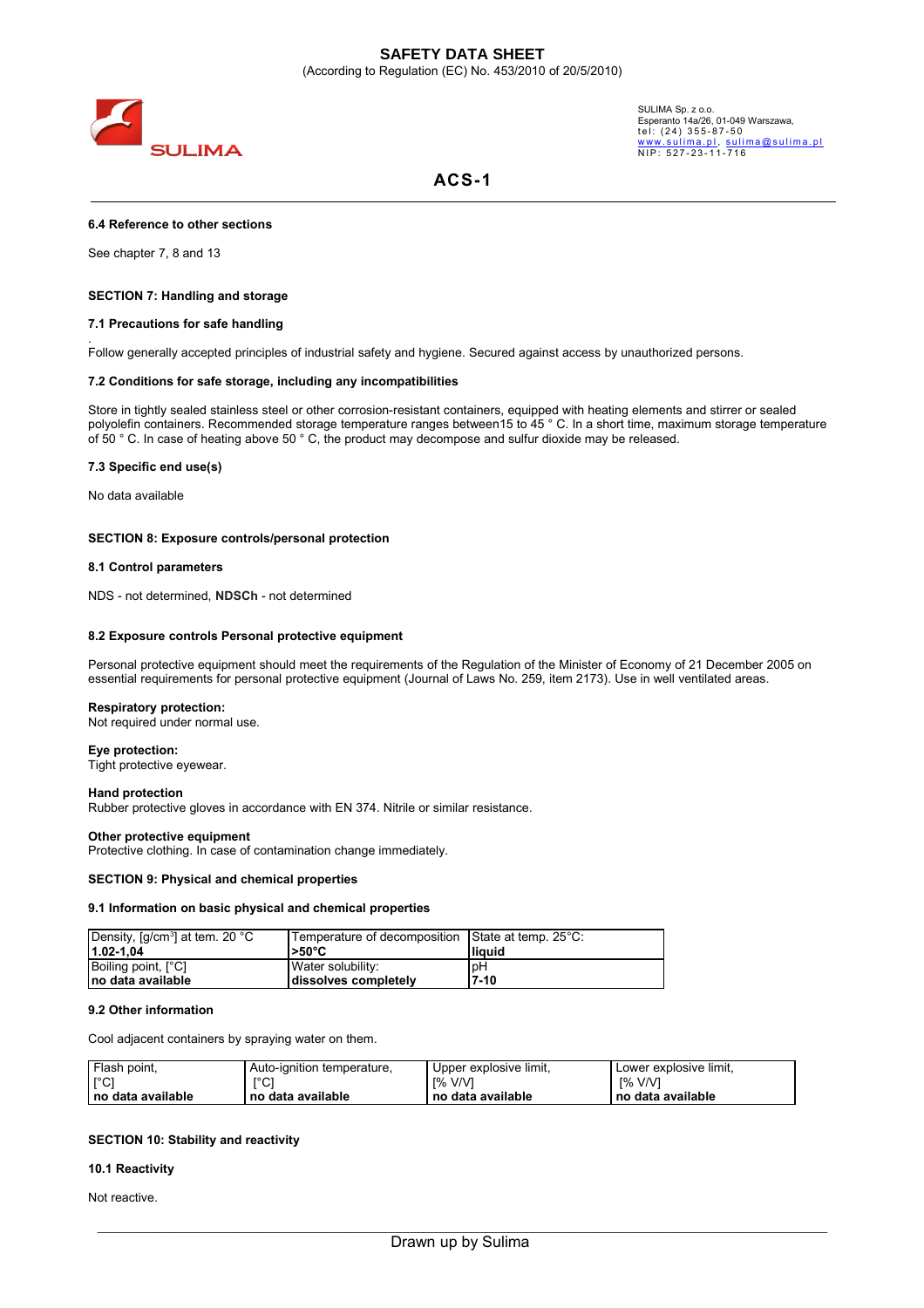

SULIMA Sp. z o.o. Esperanto 14a/26, 01-049 Warszawa,<br>tel: (24) 355-87-50 <u>www.sulima.pl, sulima@sulima.pl</u><br>NIP: 527-23-11-716

# **ACS-1**

## **10.2 Chemical stability**

Stable under normal conditions.

# **10.3 Possibility of hazardous reactions**

No dangerous reaction known under conditions of normal use.

## **10.4 Conditions to avoid**

Avoid temperatures falling outside the range given in section 7.

## **10.5 Incompatible materials**

Copper and copper alloys can cause changes in colour.

# **10.6 Hazardous decomposition products**

**Sulphur dioxide**

# **SECTION 11: Toxicological information**

# **11.1 Information on toxicological effects**

Acute oral toxicity -  $LD_{50(oral, rat)}$  is 9421 mg/kg (concentration 25-27%). Acute dermal toxicity: irritating to the skin and degreasing. Acute inhalation toxicity: no data available. Eye irritation: irritant. Skin irritation: irritant. Swallowing: irritation of the mucous membranes of the mouth, throat, esophagus and digestive tract.

# **SECTION 12: Ecological information**

# **12.1.Toxicity**

**Toxicity to fish:** LC50: 1,5-1,8 mg/dm3 (concentration 68-72%) Toxicity to **daphnia** CE50: 1-50 mg/dm3 (concentration 68-72%) **Toxicity to algae** CE50: 4-65 mg/dm3 (concentration 68-72%)

## **12.2 Persistence and degradability**

DURABILITY: Biodegradability 99.2% determined according to 82/243 / EEC (concentration 68-72%). DISPOSAL CAPACITY: The final oxygen biodegradation carried out by manometric respiration according to Directive 67/548 / EEC, C.4-D is 68% (concentration 68-72%).

# **12.3 Bioaccumulative potential**

No bioaccumulation in aquatic environments BCF <100 (concentration 68-72%).

## **12.4 Mobility in soil**

When dissolved in water can enter the groundwater.

## **12.5 Results of PBT and vPvB assessment**

No data available.

# **12.6 Other adverse effects**

There was no growth inhibition on sewage sludge.